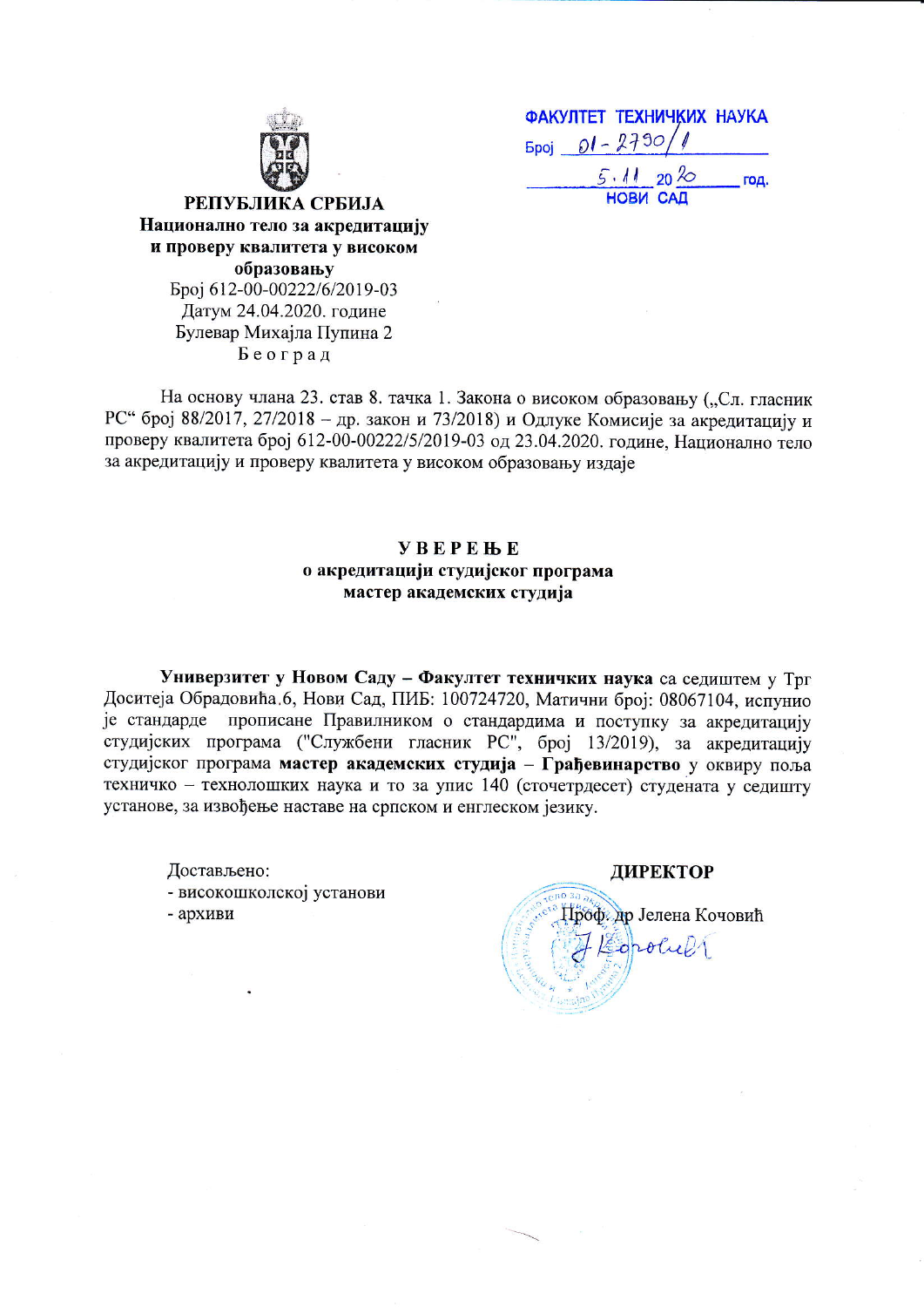

Република Србија КОМИСИЈА ЗА АКРЕДИТАЦИЈУ И ПРОВЕРУ КВАЛИТЕТА Epoj: 612-00-01307/2012-04 05.04.2013. године Београд

#### **УВЕРЕЊЕ** О АКРЕДИТАЦИЈИ СТУДИЈСКОГ ПРОГРАМА МАСТЕР АКАДЕМСКИХ СТУДИЈА

УНИВЕРЗИТЕТ У НОВОМ САДУ - ФАКУЛТЕТ ТЕХНИЧКИХ НАУКА са седиштем у ТРГ ДОСИТЕЈА ОБРАДОВИЋА 6, НОВИ САД, ПИБ: 100724720, Матични број: 08067104, испунио је стандарде прописане Правилником о стандардима и поступку за акредитацију високошколских установа и студијских програма ("Службени гласник РС" број 106/06, 112/08), за акредитацију студијског програма мастер академске студије - ГРАЂЕВИНАРСТВО у оквиру поља техничко-технолошких наука за упис 128 (стодвадесетосам) студената у прву годину у седишту Установе, за извођење на српском и енглеском језику.

Ово уверење издаје се на основу члана 16. став 5. тачка 1) Закона о високом образовању ("Службени гласник РС" број 76/05, 100/07, 97/08, 44/10).

Достављено: - високошколској установи - архиви КАПК

**ПР**ЕДСЕДНИК Гроф. др. Вера Вујчић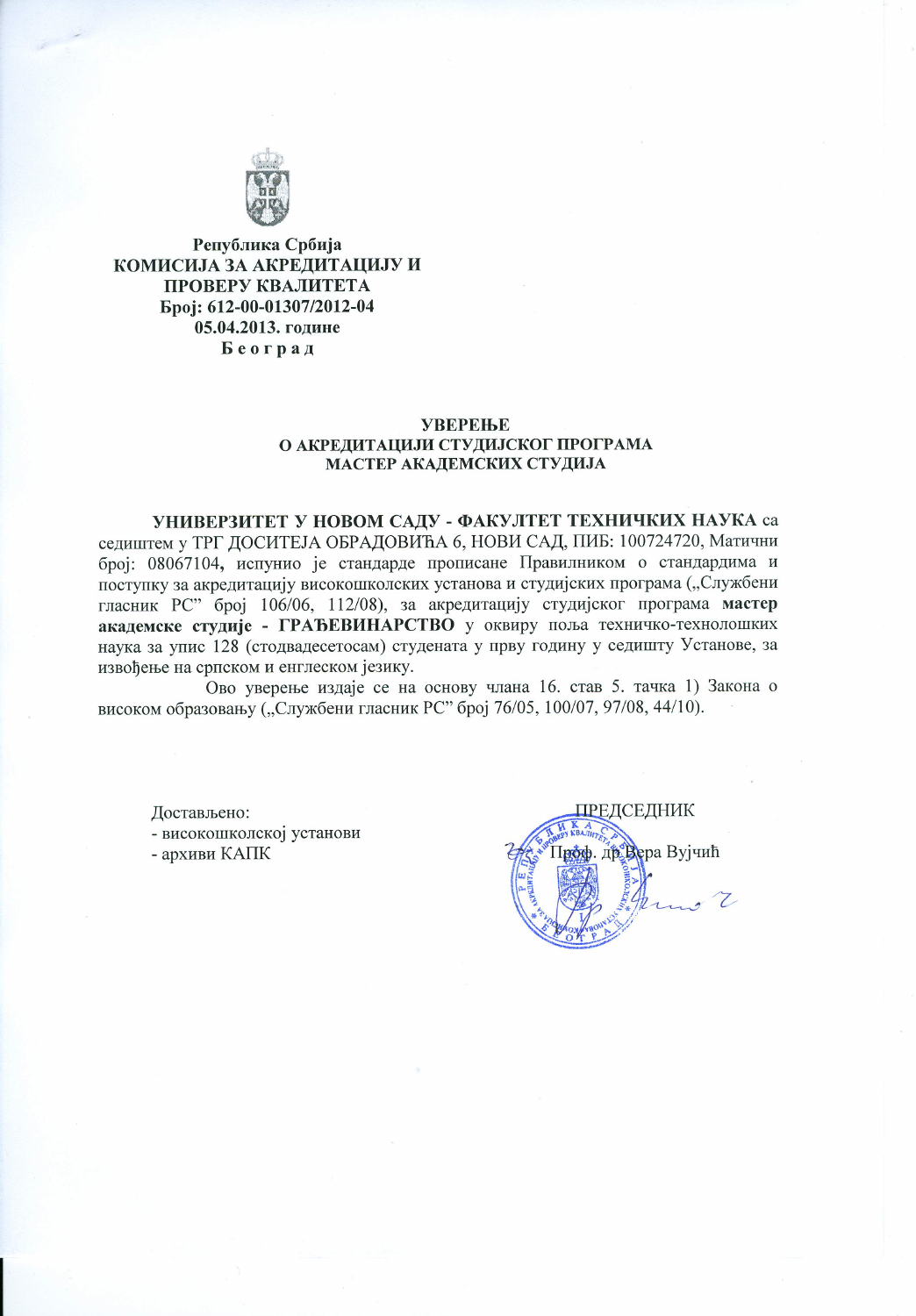

### РЕПУБЛИКА СРБИЈА КОМИСИЈА ЗА АКРЕДИТАЦИЈУ И ПРОВЕРУ КВАЛИТЕТА

# ДОПУНА УВЕРЕЊА О АКРЕДИТАЦИЈИ СТУДИЈСКОГ ПРОГРАМА МАСТЕР АКАДЕМСКИХ СТУДИЈА

УНИВЕРЗИТЕТ У НОВОМ САДУ – ФАКУЛТЕТ ТЕХНИЧКИХ НАУКА са седиштем у ТРГ ДОСИТЕЈА ОБРАДОВИЋА 6, НОВИ САД, ПИБ: 100724720, Матични број: 08067104, испунио је стандарде прописане Правилником о стандардима и поступку за акредитацију високошколских установа и студијских програма ("Службени гласник РС" број 106/06), за акредитацију студијског програма Мастер академске студије - ГРАЂЕВИНАРСТВО у оквиру поље техничко-технолошких наука и то за 120 (стодвадесет) студената у седишту Установе за извођење на српском и енглеском језику у оквиру одобреног броја студената.

Ово уверење издаје се на основу члана 16. став 5. тачка 1) Закона о високом образовању ("Службени гласник РС" број 76/05).

Број: 612-00-746/2011-04

Београд, 24. 06. 2011. године